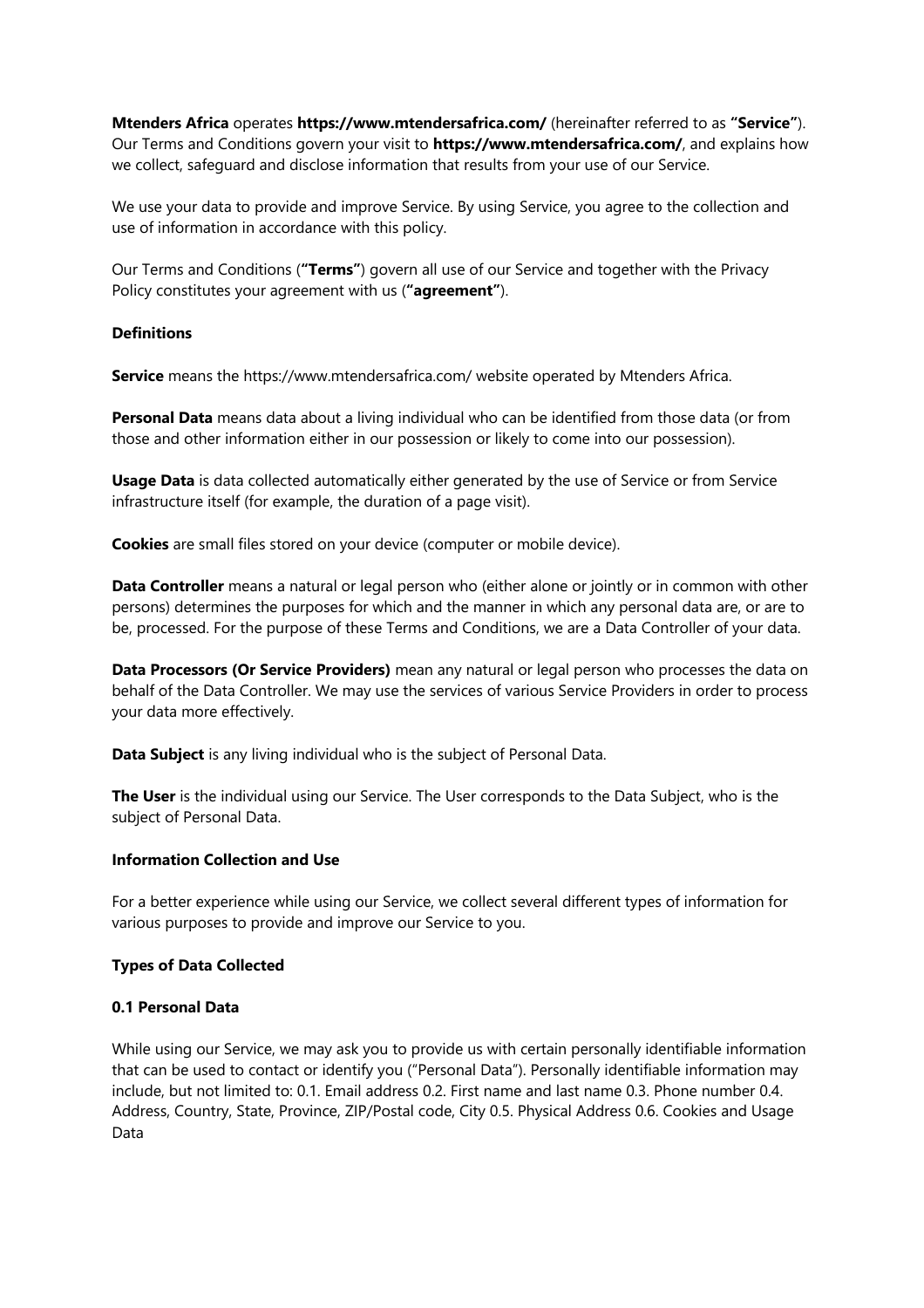We may use your Personal Data to contact you with newsletters, marketing or promotional materials and other information that may be of interest to you. You may opt out of receiving any, or all, of these communications from us by following the unsubscribe link.

# **0.2 Usage Data**

We may also collect information that your browser sends whenever you visit our Service or when you access Service by or through any device (**"Usage Data"**).

This Usage Data may include information such as your computer's Internet Protocol address (e.g., IP address), browser type, browser version, the pages of our Service that you visit, the time and date of your visit, the time spent on those pages, unique device identifiers and other diagnostic data.

When you access Service with a device, this Usage Data may include information such as the type of device you use, your device unique ID, the IP address of your device, your device operating system, the type of Internet browser you use, unique device identifiers and other diagnostic data.

# **0.3 Tracking Cookies Data**

We use cookies and similar tracking technologies to track the activity on our Service and we hold certain information.

Cookies are files with a small amount of data which may include an anonymous unique identifier. Cookies are sent to your browser from a website and stored on your device. Other tracking technologies are also used such as beacons, tags and scripts to collect and track information and to improve and analyze our Service.

You can instruct your browser to refuse all cookies or to indicate when a cookie is being sent. However, if you do not accept cookies, you may not be able to use some portions of our Service.

## **For more general information on cookies, please read "What Are Cookies".**

## **0.4 Other Data**

While using our Service, we may also collect the following information: registration of place of business and actual address, telephone number (work, mobile), details of documents on education, qualification, professional training, employment agreements, social security (or other taxpayer identification) number, office location and other data.

## **Use of Data**

Mtenders Africa uses the collected data for various purposes:

- 0.1. to provide and maintain our Service;
- 0.2. to notify you about changes to our Service;
- 0.3. to allow you to participate in interactive features of our Service when you choose to do so;
- 0.4. to provide customer support;
- 0.5. to gather analysis or valuable information so that we can improve our Service;
- 0.6. to monitor the usage of our Service;
- 0.7. to detect, prevent and address technical issues;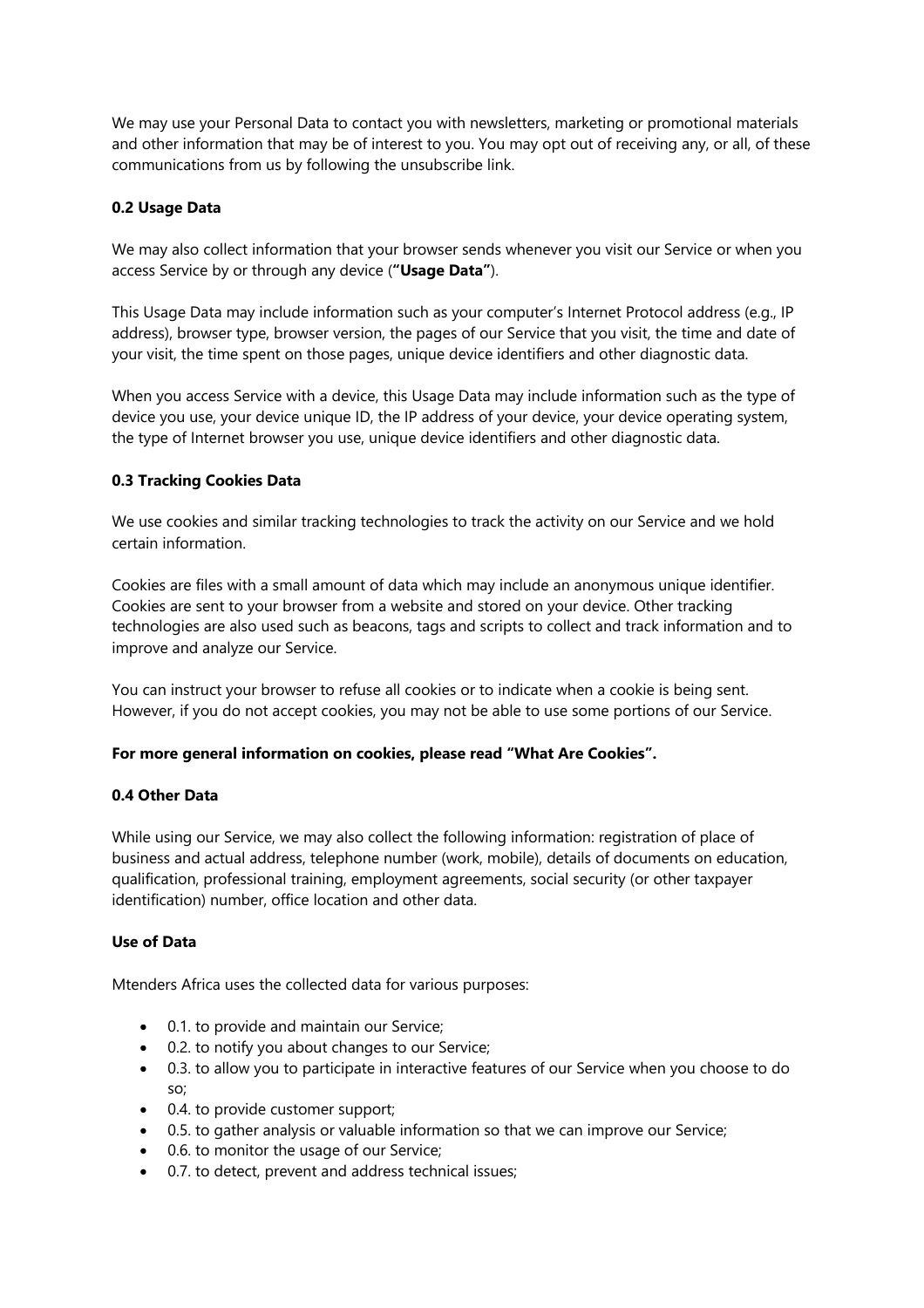- 0.8. to fulfil any other purpose for which you provide it;
- 0.9. to carry out our obligations and enforce our rights arising from any contracts entered between you and us, including for billing and collection;
- 0.10. to provide you with notices about your account and/or subscription, including expiration and renewal notices, email-instructions, etc.;
- 0.11. to provide you with news, special offers and general information about other goods, services and events which we offer that are similar to those that you have already purchased or enquired about unless you have opted not to receive such information;
- 0.12. in any other way we may describe when you provide the information;
- 0.13. for any other purpose with your consent.

# **Retention of Data**

We will retain your Personal Data only for as long as is necessary for the purposes set out. We will retain and use your Personal Data to the extent necessary to comply with our legal obligations (for example, if we are required to retain your data to comply with applicable laws), resolve disputes, and enforce our legal agreements and policies.

We will also retain Usage Data for internal analysis purposes. Usage Data is generally retained for a shorter period, except when this data is used to strengthen the security or to improve the functionality of our Service, or we are legally obligated to retain this data for longer time periods.

# **Transfer of Data**

Your information, including Personal Data, may be transferred to – and maintained on – computers located outside of your state, province, country or other governmental jurisdiction where the data protection laws may differ from those of your jurisdiction.

If you are located outside Kenya and choose to provide information to us, please note that we transfer the data, including Personal Data, to Kenya and process it there.

Your consent to these Terms and Conditions followed by your submission of such information represents your agreement to that transfer.

Mtenders Africa will take all the steps reasonably necessary to ensure that your data is treated securely and in accordance with these Terms and Conditions and no transfer of your Personal Data will take place to an organization or a country unless there are adequate controls in place including the security of your data and other personal information.

## **Disclosure of Data**

We may disclose personal information that we collect, or you provide:

## 0.1. **Disclosure for Law Enforcement.**

Under certain circumstances, we may be required to disclose your Personal Data if required to do so by law or in response to valid requests by public authorities.

## 0.2. **Business Transaction.**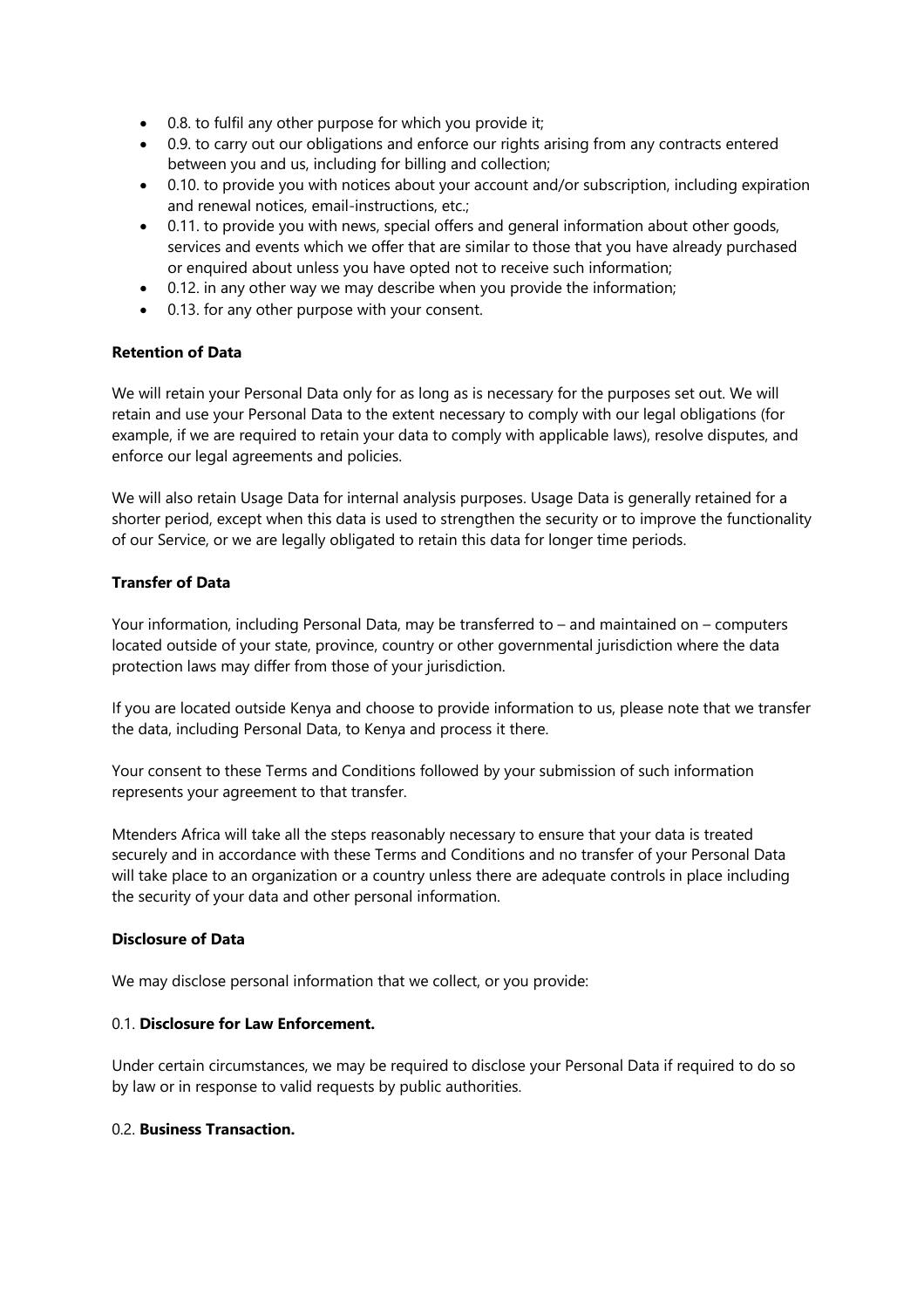If we or our subsidiaries are involved in a merger, acquisition or asset sale, your Personal Data may be transferred.

## 0.3. **Other cases. We may disclose your information also:**

- 0.3.1 to our subsidiaries and affiliates;
- 0.3.2. to contractors, service providers, and other third parties we use to support our business;
- 0.3.3. to fulfill the purpose for which you provide it;
- 0.3.4. for the purpose of including your company's logo on our website;
- 0.3.5. for any other purpose disclosed by us when you provide the information;
- 0.3.6. with your consent in any other cases;
- 0.3.7. if we believe disclosure is necessary or appropriate to protect the rights, property, or safety of the Company, our customers, or others.

## **Security of Data**

The security of your data is important to us but remember that no method of transmission over the Internet or method of electronic storage is 100% secure. While we strive to use commercially acceptable means to protect your Personal Data, we cannot guarantee its absolute security.

## **Links to Other Sites**

Our Service may contain links to other sites. If you click on a third-party link, you will be directed to that site. Note that these external sites are not operated by us. Therefore, we strongly advise you to review the Privacy Policy of these websites. We have no control over, and assume no responsibility for the content, privacy policies, or practices of any third-party sites or services.

## **Your Data Protection Rights Under Kenya Personal Data Protection Act 2019**

If you are a resident of the Republic of Kenya, you have certain data protection rights, covered by KPDPA 2019. We aim to take reasonable steps to allow you to correct, amend, delete, or limit the use of your Personal Data.

If you wish to be informed what Personal Data, we hold about you and if you want it to be removed from our systems, please email us at **help@mtendersafrica.com.**

In certain circumstances, you have the following data protection rights: 0.1. to be informed of the use to which their personal data is to be put; 0.2. to access their personal data in custody of data controller or data processor; 0.3. to object to the processing of all or part of their personal data; 0.4. to correction of false or misleading data; and 0.5. to deletion of false or misleading data about them.

Please note that we may ask you to verify your identity before responding to such requests. Please note, we may not be able to provide Service without some necessary data.

# **We do not sell or rent your personal information to any third parties for any purpose. We do not sell your personal information for monetary consideration.**

Please note, if you ask us to delete your data, it may impact your experience with us, and you may not be able to participate in certain services which require the usage of your personal information to function. But in no circumstances, we will discriminate against you for exercising your rights.